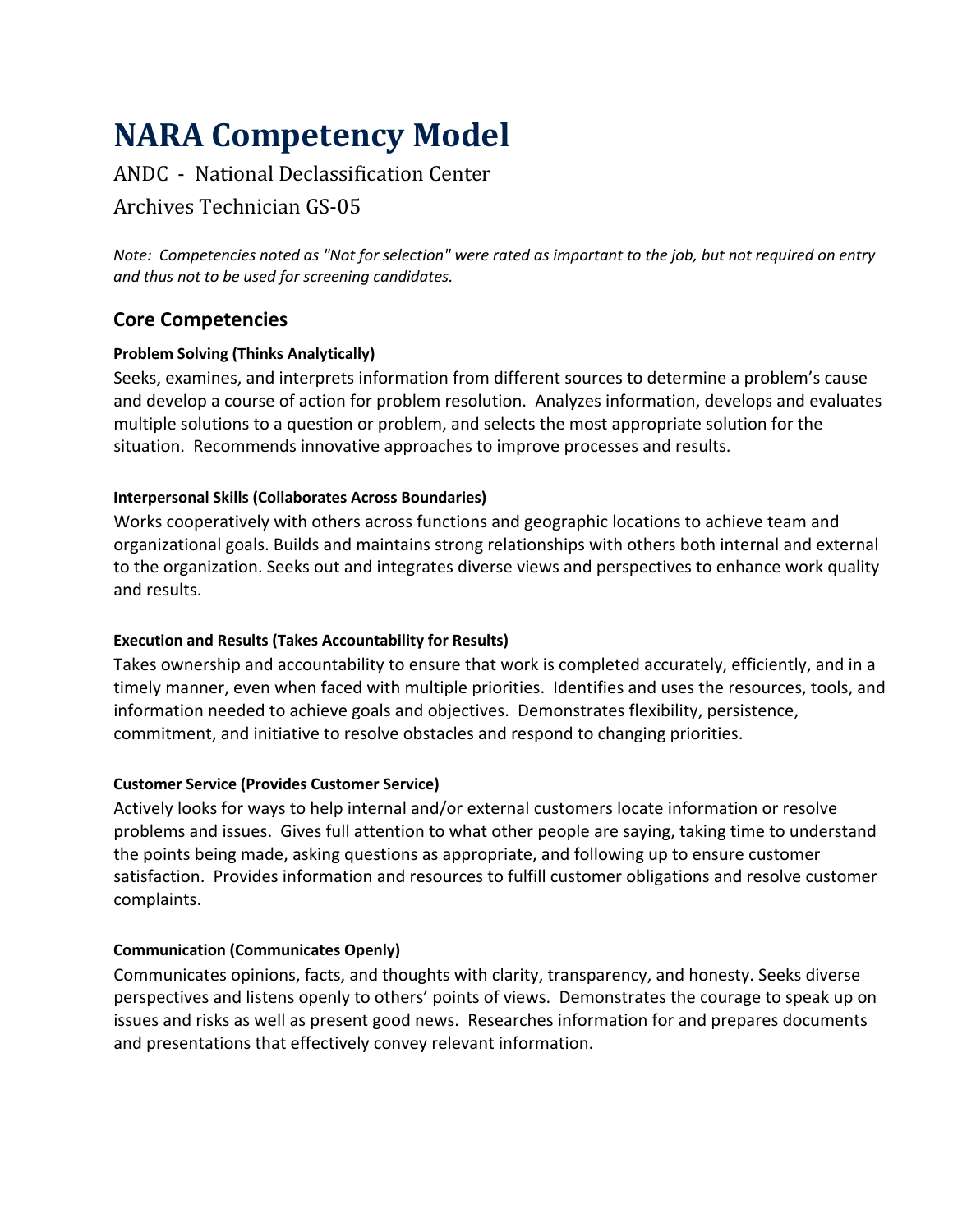#### **Organizational Awareness (Demonstrates Organizational Awareness) (Not for selection)**

Demonstrates behaviors and actions that are aligned with the agency's mission and function, applying programs, policies, procedures, rules, and regulations to work activities. Places a high priority and focus on supporting NARA's mission and achieving agency goals. Considers the potential impact of external factors (for example, changes in legislation) on the needs and objectives of one's department and the agency as a whole.

# **General Competencies**

#### **Embraces Continual Learning**

Seeks opportunities to expand knowledge and skills through formal and informal education, training, and feedback. Identifies and leverages own strengths and developmental needs and strives to improve own skills. Acquires new knowledge related to business, professional, and technological changes and developments. Demonstrates and supports continual learning, and shares knowledge and expertise with others.

#### **Utilizes Computer Technology**

Utilizes computer technology and software applications (e.g., word processing, spreadsheets, databases, web-based tools) to perform work activities. Applies technologies and/or tools to improve work, productivity, or customer service.

### **Technical Competencies**

#### **Performs [Records Mgmt/Archival Functions] (Not for selection)**

Uses records and information management principles as well as archival principles and related agency policies to perform **[Records Management/Archival Function(s)]**. Examines and applies **[Subject**] Area(s)/Discipline(s)] to define the scope, context, purpose, and direction of records management, maintenance, and control processes.Considers the impact and implications of these activities on agency services, customer needs, and customer expectations.

#### **Conducts Research and Analysis (Not for selection)**

Conducts research and analysis in [Subject Area(s)/Discipline(s)] for the purposes of *activities (record* appraisal, disposition, arrangement, description, preservation, etc.)]. Conceptualizes and defines the condition, value, and significance of the information, and evaluates the potential future use. Recommends appropriate actions based on analytical findings and conclusions, considering properties, resources (e.g., cost, time), and organizational and customer goals.